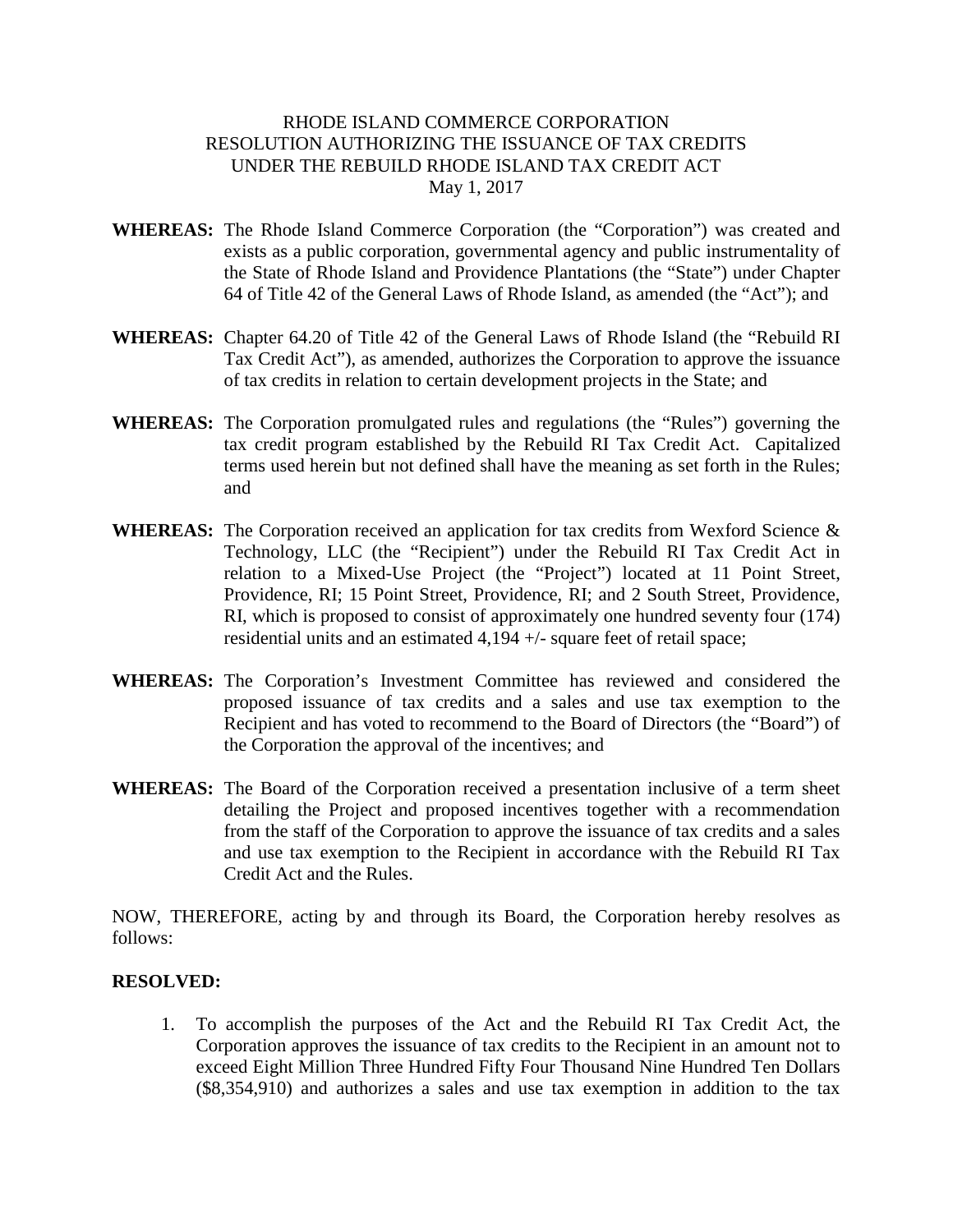credits of Seven Hundred Thousand Dollars (\$700,000) with any sales and use tax exemption exceeding said amount reducing the tax credits awarded hereunder dollar for dollar.

- 2. The authorization provided herein is subject to the following conditions:
	- a. The execution of an Incentive Agreement between the Corporation and the Recipient meeting the requirements of the Rebuild RI Tax Credit Act and the Rules in such form as one of the Authorized Officers (hereinafter defined) shall deem appropriate in the sole discretion of such Officer;
	- b. Verification by the Corporation of compliance with the Eligibility Requirements of Rule 6 of the Rules prior to Certification of any award of tax credits to the Recipient; and
	- c. Such additional conditions as any of the Authorized Officers, acting singly, shall deem appropriate in the sole discretion of such Officer.
- 3. The Board of the Corporation hereby finds and determines that: (a) the approval will prevent, eliminate, or reduce unemployment or underemployment in the State and will generally benefit economic development of the State; (b) that, to the extent applicable, the provisions of RIGL  $\S$  42-64-10(a)(1)(ii) through (v) have been satisfied; (c) that the Recipient's Equity in the Project is not less than twenty percent (20%) of the total Project Cost and otherwise meets the Project Cost criteria of the Rebuild RI Tax Credit Act; (d) there is a Project Financing Gap for the Project such that after taking into account all available private and public funding sources, the Project is not likely to be accomplished by private enterprise without the incentives described in the Act and the Rules; (e) the total amount of Tax Credits awarded for the Project is the lesser of twenty (20%) of the total Project Cost or the amount needed to close the Project Financing Gap; (f) that the Chief Executive Officer of the Corporation has provided written confirmation required by the Rebuild RI Tax Credit Act (a copy of which is annexed hereto as Exhibit 1); (g) the Secretary of Commerce has provided written confirmation required by the Rebuild RI Tax Credit Act (a copy of which is annexed hereto as Exhibit 1); (h) the Office of Management and Budget has provided written confirmation required under the Rebuild RI Tax Credit Act (a copy of which is annexed hereto as Exhibit 2); and (i) the Recipient has demonstrated that it will otherwise satisfy the Eligibility Requirements of Rule 6 of the Rules for a Mixed-Use Project.
- 4. Prior to the execution of an Incentive Agreement with the Recipient, the Corporation shall prepare and publicly release an analysis of the impact that the issuance of the tax credits will or may have on the State considering the factors set forth in RIGL § 42-  $64-10(a)(2)$  (a copy of which is annexed hereto as Exhibit 3).
- 5. The Authorized Officers of the Corporation for purposes of this Resolution are the Chair, the Vice Chair, the Secretary of Commerce, the President & COO, the Chief